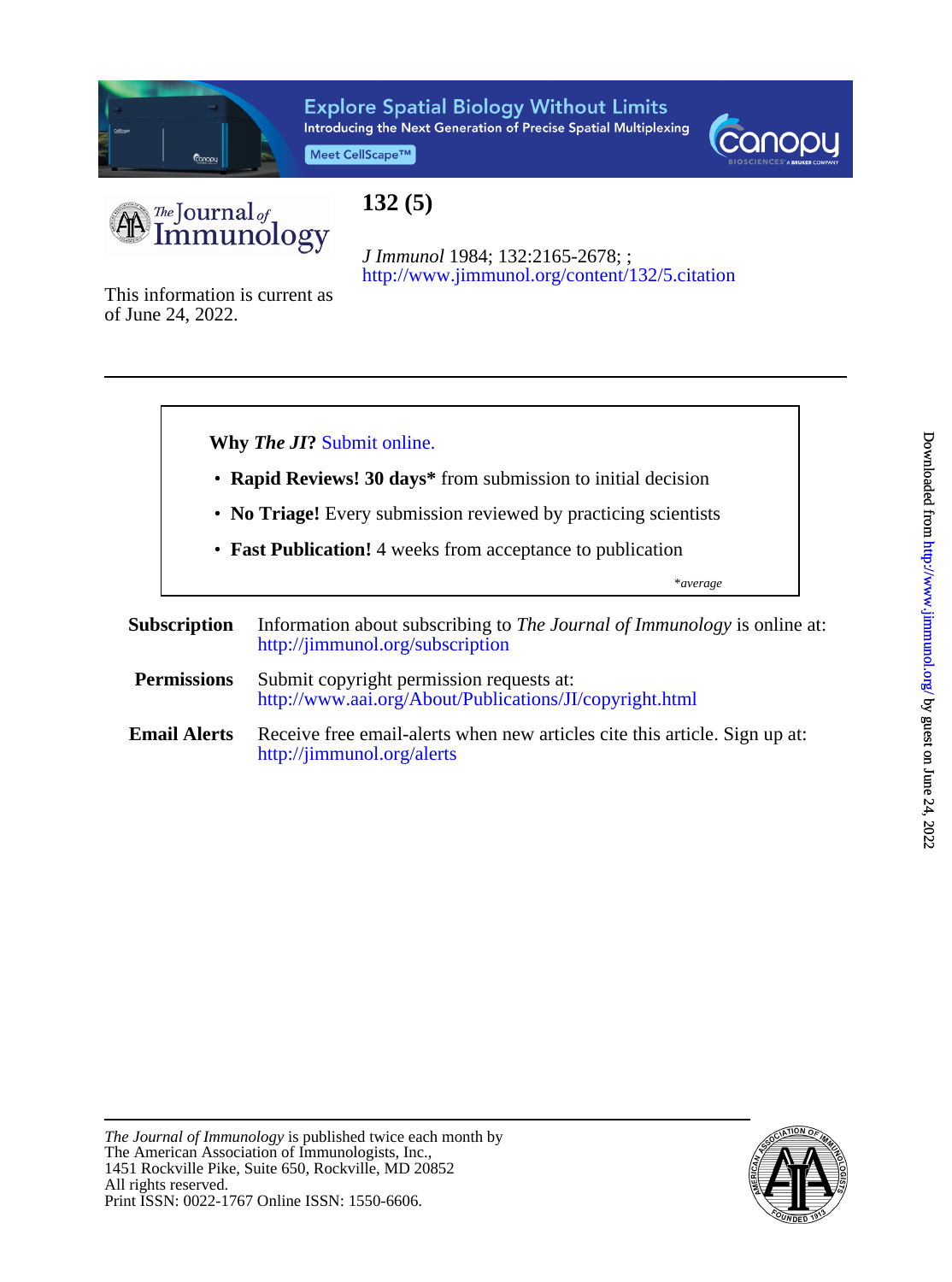# **Contents**

# **COMMUNICATIONS**

| T. Hirano, K. Fujimoto, T. Ter-<br>anishi, N. Nishino, K. Onoue,<br>S. Maeda, and K. Shimada | 2165 | Phorbol Ester Increases the Level of Interleukin 2 mRNA in Mitogen-Stim-<br>ulated Human Lymphocytes                                                               |
|----------------------------------------------------------------------------------------------|------|--------------------------------------------------------------------------------------------------------------------------------------------------------------------|
| J. A. Hatch, J. P. Atkinson, B.<br>K. Suarez, and T. R. Dykman                               | 2168 | Evaluation of Linkage of the Human C3b/C4b Receptor to HLA                                                                                                         |
| D. M. Knowles II, B. Tolidjian,<br>C. Marboe, V. D'Agati, M.<br>Grimes, and L. Chess         | 2170 | Monoclonal Anti-Human Monocyte Antibodies OKM1 and OKM5 Possess<br>Distinctive Tissue Distributions Including Differential Reactivity with<br>Vascular Endothelium |
| E. Beckmann and D. Levitt                                                                    | 2174 | Phosphorylcholine on Streptococcus pneumoniae R36a is Responsible for<br>In Vitro Polyclonal Antibody Secretion by Human Peripheral Blood Lym-<br>phocytes         |
| C. C. Fox, A. M. Dvorak, D. W.<br>MacGlashan, Jr., and L. M.<br>Lichtenstein                 | 2177 | Histamine-Containing Cells in Human Peritoneal Fluid                                                                                                               |
| A. M. Krensky, E. Robbins, T.<br>A. Springer, and S. J. Bur-<br>akoff                        | 2180 | LFA-1, LFA-2, and LFA-3 Antigens Are Involved in CTL-Target Conjugation                                                                                            |
| B. A. Woda, M. L. McFadden, R.<br>M. Welsh, and Kathleen M.<br>Bain                          | 2183 | Separation and Isolation of Rat Natural Killer (NK) Cells from T Cells with<br><b>Monoclonal Antibodies</b>                                                        |

## CELLULAR IMMUNOLOGY

| V. Duprez, R. Maziarz, O. Wein-<br>berger, and S. J. Burakoff                       | 2185 | Thymectomized, Irradiated, and Bone Marrow-Reconstituted Chimeras<br>Have Normal Cytolytic T Lymphocyte Precursors but a Defect in Lympho-<br>kine Production                                                                                              |
|-------------------------------------------------------------------------------------|------|------------------------------------------------------------------------------------------------------------------------------------------------------------------------------------------------------------------------------------------------------------|
| A. S. Perelson, C. A. Macken,<br>E. A. Grimm, L. S. Roos, and<br><b>B.</b> Bonavida | 2190 | Mechanism of Cell-Mediated Cytotoxicity at the Single Cell Level. VIII.<br>Kinetics of Lysis of Target Cells Bound by More Than One Cytotoxic T<br>Lymphocyte                                                                                              |
| A. Singer, A. M. Kruisbeek, and<br>P. M. Andrysiak                                  | 2199 | T Cell-Accessory Cell Interactions that Initiate Allospecific Cytotoxic T<br>Lymphocyte Responses: Existence of Ia-Restricted and Ia-Unrestricted<br><b>Cellular Interaction Pathways</b>                                                                  |
| R. D. Granstein, A. Tominaga,<br>S. B. Mizel, J. A. Parrish, and<br>M. I. Greene    | 2210 | Molecular Signals in Antigen Presentation. II. Activation of Cytolytic Cells<br>In Vitro after Ultraviolet Radiation or Combined Gamma and Ultraviolet<br>Radiation Treatment of Antigen-Presenting Cells                                                  |
| H. Ishikawa, E. Kubota, and K.<br>Saito                                             | 2218 | Modulation of $F_1$ Cytotoxic Potentials by GvHR: Role and Mode of Action of<br>Non-MHC Genes that Determine the Hybrid Resistance to GvHR-Associ-<br>ated Suppression of $F_1$ Cytotoxic Potential                                                        |
| R. E. Gress and R. J. Hodes                                                         | 2226 | Generation of the Alloreactive T Cell Repertoire: K Region Homology be-<br>tween H-2 <sup>b</sup> T Cell Precursors and T Cell Maturation Environment Is<br>Required for the Generation of the K <sup>bm6</sup> -Specific Cytotoxic T Cell Reper-<br>toire |
| I. Vucak, A. Juretić, D. Vi-<br>dović, Z. A. Nagy, and Jan<br>Klein                 | 2232 | Qa-like Genes Defined by CTL Analysis of B10.W Lines                                                                                                                                                                                                       |
| C. Clayberger, R. H. DeKruyff,<br>and H. Cantor                                     | 2237 | Immunoregulatory Activities of Autoreactive T Cells: An I-A-Specific T Cell<br>Clone Mediates both Help and Suppression of Antibody Responses                                                                                                              |

#### *Continued* on *page 4*

THE JOURNAL OF IMMUNOLOGY (ISSN 0022-1767) is published monthly by The American Association of Immunologists, 3770 Tansy Street, San Diego, CA 92121. Annual dues includes \$55 for journal subscription. Second class postage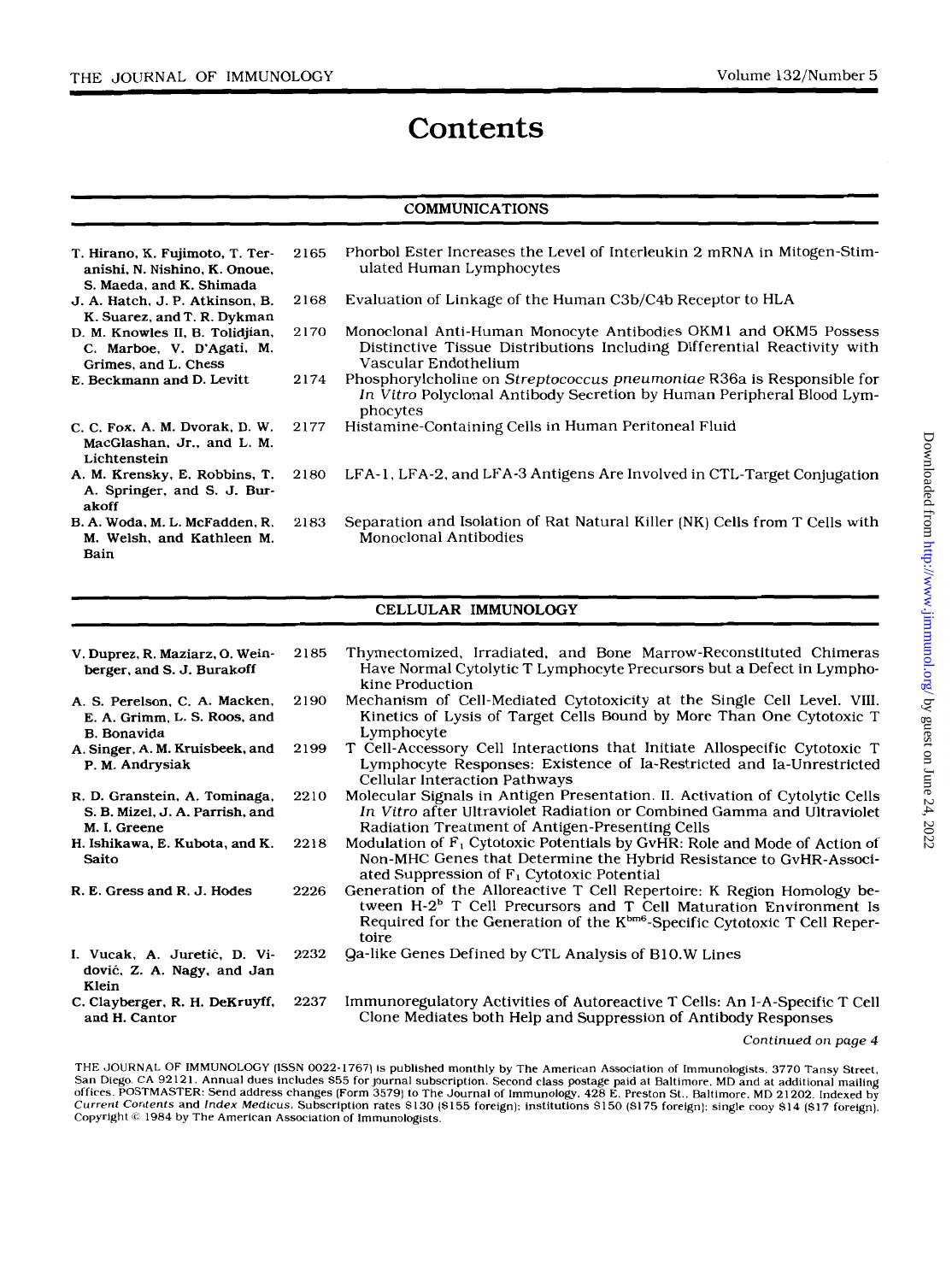N. Cerf-Bensussan. A. Quaroni, J. T. Kurnick, and A. K. Bhan B. A. Malynn and **H. H.** Wortis

2253

- **M.** A. Cheever, P. D. Greenberg. C. Irle. John **A.** Thompson, D. L. Urdal, **D. Y.** Mochizuki, C. *S.* Henney, and *S.* Gillis 2259
- P. J. Fink, **I. L.** Weissman. **H.**  *S.* Kaplan, and B. A. Kyewski
- R. P. Phipps. P. *S.* Pillai, and D. w. Scott 2273
- W. T. Shearer, *C.* G. Green, **P.**  Patel, and J. J. Langone 2279
- T. A. Hamilton, J. **E.** Weie. and D. *0.* Adams 2285 229 1
- **N. E.** Goeken
- G. *C.* Koo, J. R. Peppard. and **W.** H. Mark 2300
- J-P Kolb, *G.* Chaouat, and D. Chassoux 2305
- 2244 Intraepithelial Lymphocytes Modulate Ia-Expression by Intestinal Epithelial Cells
	- Role of Antigen-Specific B Cells in the Induction of SRBC-Specific T Cell Proliferation
	- Interleukin 2 Administered *In Vivo* Induces the Growth of Cultured T Cells *In Vivo*
- 2266 The Immunocompetence of Murine Stromal Cell-Associated Thymocytes
	- Conversion of a Tolerogenic to an Immunogenic Signal by P388AD.2 Cells, A Lymphoid Dendritic Cell-Like Tumor Line
	- IgC-Protein **A** Complexes Modulate Thymidine Incorporation into DNA of Antibody and Complement-Stimulated Cells
	- Expression of the Transferrin Receptor in Murine Peritoneal Macrophages Is Modulated in the Different Stages of Activation
		- Human Suppressor Cell Induction *In Vitro:* Preferential Activation by Class I MHC Antigen
		- Natural Killer Cells Generated from Bone Marrow Culture
		- Immunoactive Products of Placenta. IV. Suppression of Natural Killing Activity

#### **CLINICAL IMMUNOLOGY\*IMMUNOPATHOLOGY**

- L. J. M. Spaapen, *G.* T. Rijkers. G. **E.** J. Staal, G. Rijksen, *S.*  K. Wadman, J. W. Stoop, and B. J. M. Zegers
- **L.** J. M. Spaapen, G. T. Rijkers, *G.* E. J. Staal, G. Rijksen, M. Duran, J. W. Stoop, and B. J. M. Zegers
- D. C. Linch, L. M. Nadler, E. A. Luther, and J. M. Lipton
- J. M. Williams, R. Loertscher, T. Cotner, M. Reddish, **H. M.**  Shapiro, C. B. Carpenter, J. **L.** Strominger, and T. B. Strom
- A. Bernard, **V.** Gay-Bellile, M. Amiot, B. Caillou, P. Charbord, and L. Boumsell
- C-F Calvo, L. Boumsell, J-P Kolb, B. Laffy, A. Bernard, and A. Senik
- K. B. Elkon and L. Culhane
- B. J. Shenker and J. **M.** Di-Rienzo
- P. Allavena and J. R. Ortaldo
- D. A. Horwitz, A. C. Bakke, W. Abo, and K. Nishiya
- B. J. Luft and J. *S.* Remington
- T. Abe, T. Takeuchi, M. Kiyotaki, J. Koide, *0.* **Hosono,** M. Aomma, T. Otake, and *S.*  Kano
- D. Santoli, **E.** C. Defreitas, M. Sandberg-Wollheim, **M.** K. Francis, and **H.** Koprowski
- 2311 The Effect of Deoxyguanosine on Human Lymphocyte Function. I. Analysis of the Interference with Lymphocyte Proliferation *In Vitro*
- 2318 The Effect of Deoxyguanosine on Human Lymphocyte Function. 11. Analysis of the Interference with B Lymphocyte Differentiation *In Vitro*
- 2324 Discordant Expression of Human Ia-Like Antigens on Hematopoietic Progenitor Cells
- 2330 Dual Parameter Flow Cytometric Analysis of DNA Content, Activation Antigen Expression, and T Cell Subset Proliferation in the Human Mixed Lymphocyte Reaction
- 2338 A Novel Human Leukocyte Differentiation Antigen: Monoclonal Antibody Anti-D44 Defines a 28 Kd Molecule Present on Immature Hematologic Cells and a Subpopulation of Mature T Cells
- 2345 Preferential Elimination of NK and CTL Functions by Anti-D44 Monoclonal Antibody
- 2350 Partial Immunochemical Characterization of the Ro and La Proteins Using Antibodies from Patients with the SICCA Syndrome and Lupus Erythematosus
- 2357 Suppression of Human Peripheral Bloody Lymphocytes by *Fusobacterium nucleatum*
- 2363 Characteristics of Human NK Clones: Target Specificity and Phenotype
- 2370 Monocyte and NK Cell Cytotoxic Activity in Human Adherent Cell Preparations: Discriminating Effects of Interferon and Lactoferrin
- 2375 Effect of Pregnancy on Augmentation of Natural Killer Cell Activity by *Corynebacterium parvum* and *Toxoplasma gondii*

2381 Anti-Idiotypic Antibodies in a Patient with Monoclonal Rheumatoid Factor after Pneumococcal Bacteremia

2386 Phenotypic and Functional Characterization of T Cell Clones Derived from the Cerebrospinal Fluid of Multiple Sclerosis Patients

*Continued on page 5*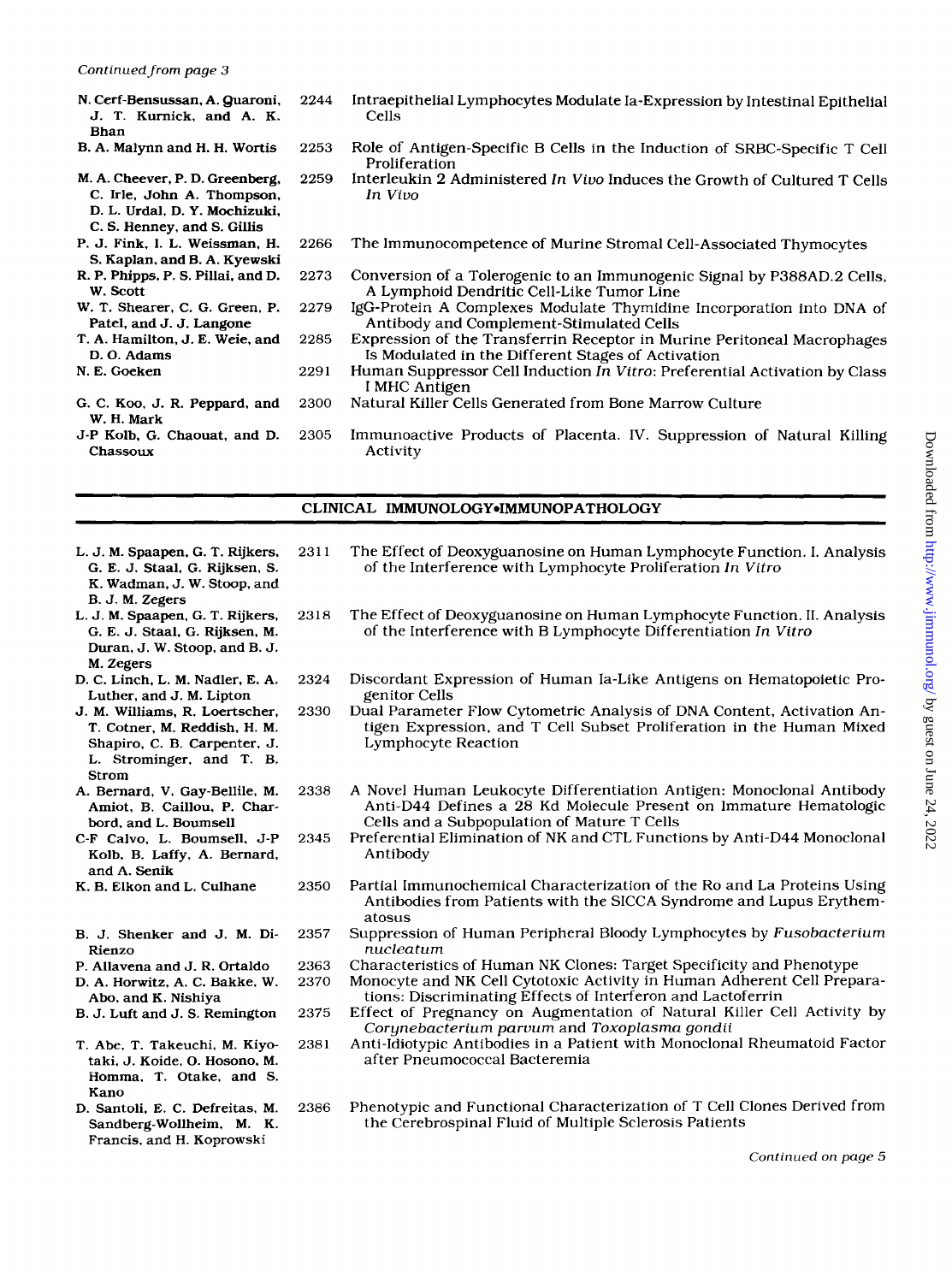- R. A. Sobel. **B.** W. Blanchette. A. **K.** Bhan, and **R.** B. Colvin
- **R.** A. Sobel, B. W. Blanchette, A. K. Bhan, and **R.** B. Colvin

K. W. Wegmann and **D.** J. Hin-

richs

- F. P. Noonan. C. Bucana. D. **N.**  Sauder, and E. C. **De** Fabo
- 2393 The Immunopathology of Experimental Allergic Encephalomyelitis. **I.** Quantitative Analysis of Inflammatory Cells *In* **Situ**

2402 The Immunopathology of Experimental Allergic Encephalomyelitis. **11.** Endothelial Cell Ia Increases prior to Inflammatory Cell Infiltration

- 2408 Mechanism of Systemic Immune Suppression by UV Irradiation *In* Vivo. **11.**  The UV Effects on Number and Morphology of Epidermal Langerhans Cells and the UV-Induced Suppression of Contact Hypersensitivity Have Different Wavelength Dependencies
- 24 17 Recipient Contributions to Serial Passive Transfer of Experimental Allergic Encephalomyelitis

| E. D. Ball, P. M. Guyre, J. M.<br>Glynn, W. F. C. Rigby, and M.<br>W. Fanger        | 2424 | Modulation of Class I HLA Antigens on HL-60 Promyelocytic Leukemia Cells<br>by Serum-Free Medium: Re-induction by $\gamma$ -IFN and 1,25-dihydroxyvi-<br>tamin D3 (Calcitriol)                                |
|-------------------------------------------------------------------------------------|------|---------------------------------------------------------------------------------------------------------------------------------------------------------------------------------------------------------------|
| H. W. Schnaper, C. W. Pierce,<br>and T. M. Aune                                     | 2429 | Identification and Initial Characterization of Concanavalin A- and Inter-<br>feron-Induced Human Suppressor Factors: Evidence for a Human Equiv-<br>alent of Murine Soluble Immune Response Suppressor (SIRS) |
| D. Fertsch and S. N. Vogel                                                          | 2436 | Recombinant Interferons Increase Macrophage Fc Receptor Capacity                                                                                                                                              |
| Y. Ito, M. Tsurudome, A. Ya-<br>mada, and M. Hishiyama                              | 2440 | Interferon Induction in Mouse Spleen Cells by Mitogenic and Nonmitogenic<br>Lectins                                                                                                                           |
| H. Osawa and T. Diamantstein                                                        | 2445 | A Rat Monoclonal Antibody that Binds Specifically to Mouse T Lympho-<br>blasts and Inhibits IL 2 Receptor Functions: A Putative Anti-IL 2 Receptor<br>Antibody                                                |
| R. W. Dutton, G. D. Wetzel, and<br>S. L. Swain                                      | 2451 | Partial Purification and Characterization of a BCGFII from EL4 Culture<br>Supernatants                                                                                                                        |
| H. Helin and T. S. Edgington                                                        | 2457 | A Distinct "Slow" Cellular Pathway Involving Soluble Mediators for the T<br>Cell-Instructed Induction of Monocyte Tissue Factor Activity in an Allo-<br>geneic Immune Response                                |
| D. Wallach                                                                          | 2464 | Preparations of Lymphotoxin Induce Resistance to Their Own Cytotoxic<br>Effect                                                                                                                                |
| A. E. Postlethwaite, G. N.<br>Smith, C. L. Mainardi, J. M.<br>Seyer, and A. H. Kang | 2470 | Lymphocyte Modulation of Fibroblast Function In Vitro: Stimulation and<br>Inhibition of Collagen Production by Different Effector Molecules                                                                   |

CYTOKINES.MEDIATORS.REGULATORY MOLECULES

### IMMUNOCHEMISTRY

| H. Maeda, R. Hirata, M. Oku-<br>yama, A. Thompson, and H.<br>Tohyama           | 2478 | Two-Dimensional Gel Analysis of a Second Family of Class II Molecules by<br>Polymorphic HLA-DR4,5 and w9 Monoclonal Antibodies                                          |
|--------------------------------------------------------------------------------|------|-------------------------------------------------------------------------------------------------------------------------------------------------------------------------|
| S-T Ju, S. H. Pincus, J. Kunar,<br>and M. E. Dorf                              | 2485 | Immunoselection of B Cell Hybridomas with Anti-Idiotypic Antisera to Study<br>the Role of Heavy and Light Chains for Idiotype Expression and Antibody<br>Activity       |
| P. D. Zalewski, L. Valente, and<br>I. J. Forbes                                | 2491 | A Phosphatidylethanolamine-Containing Complex on Human B Cells that<br>Mediates Rosette Formation with Mouse Erythrocytes                                               |
| D. Khayat, Z. Dux, R. Anavi, Y.<br>Shlomo, I. P. Witz, and M.<br>Ran           | 2496 | Circulating Cellfree $Fc\gamma 2b/\gamma 1$ Receptor in Normal Mouse Serum: Its Detec-<br>tion and Specificity                                                          |
| J. F. Harris, J. Chin, M. A. S.<br>Jewett, M. Kennedy, and R.<br>M. Gorczynski | 2502 | Monoclonal Antibodies against SSEA-1 Antigen: Binding Properties and<br>Inhibition of Human Natural Killer Cell Activity against Target Cells<br>Bearing SSEA-1 Antigen |
| S. J. Ralph and M. V. Berridge                                                 | 2510 | Expression of Antigens of the 'T200' Family of Glycoproteins on Hemo-<br>poietic Stem Cells: Evidence that Thymocyte Cell Lineage Antigens Are<br>Represented on 'T200' |
| M. H. Mansour and E. L. Cooper                                                 | 2515 | Purification and Characterization of Rana pipiens Brain Thy-1 Glycopro-<br>tein                                                                                         |
| D. L. Ewert, M. S. Munchus, C.-<br>L. H. Chen, and M. D. Cooper                | 2524 | Analysis of Structural Properties and Cellular Distribution of Avian la<br>Antigen by Using Monoclonal Antibody to Monomorphic Determinants                             |
| Y. Takata, N. Tamura, and T.<br>Fujita                                         | 2531 | Interaction of C3 with Antigen-Antibody Complexes in the Process of Solu-<br>bilization of Immune Precipitates                                                          |
| M. R. Daha, A. M. Deelder, and<br>L. A. van Es                                 | 2538 | Stabilization of the Amplification Convertase of Complement by Monoclonal<br>Antibodies Directed against Human Factor B                                                 |
| C. M. Farber, L. F. Liebes, D. R.<br>Kanganis, and R. Silber                   | 2543 | Human B Lymphocytes Show Greater Susceptibility to $H_2O_2$ Toxicity than<br>T Lymphocytes                                                                              |
|                                                                                |      | $\alpha$ . $\beta$ is the set of $\alpha$                                                                                                                               |